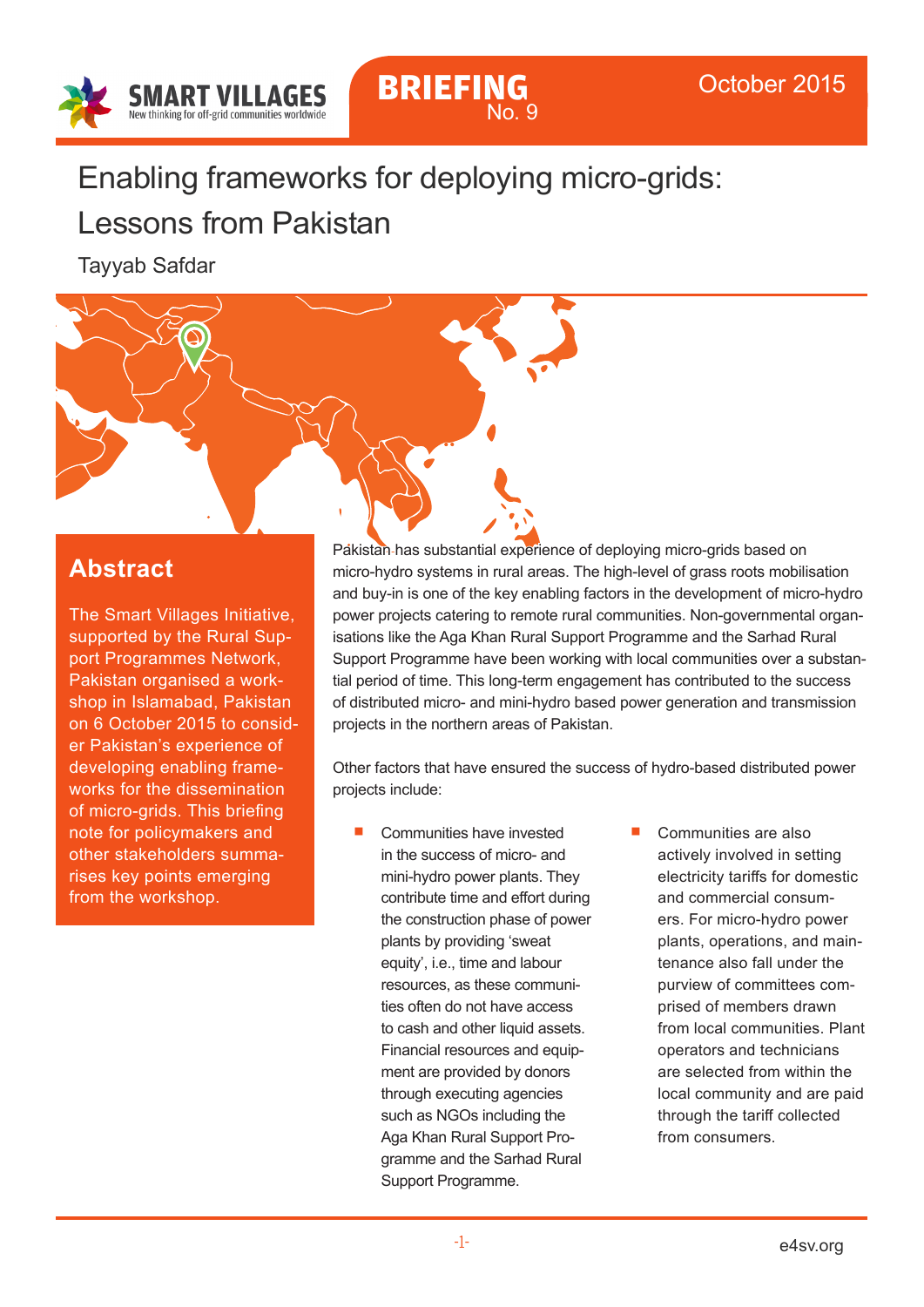# Challenges to micro-grid deployment

**"The lack of policy** and institutional frameworks hinders the development of off-grid energy projects in Pakistan.

**"Case of access to SET he lack of access to** finance and capital inhibits the growth and deployment of distributed energy systems like microgrids.

Despite the success of micro- and mini-hydro projects in Pakistan, a number of challenges remain. One of the main challenges is the lack of institutional support and buy-in within the public sector for distributed generation and supply projects, including micro-grids. The lack of policy and institutional frameworks hinders the development of off-grid energy projects in the country. In the cases where policies are in place, their implementation remains lax, which contributes to the challenges of developing distributed energy projects aimed at rural consumers.

A number of other factors adversely affect the deployment of micro-grids. These include:

- The lack of access to finance and capital inhibits the growth and deployment of distributed energy systems like micro-grids. Access to finance needs to be accompanied by efforts aimed at attracting skills and expertise from the private sector. Currently, public sector organisations appear to develop regulatory mechanisms in isolation without input from other stakeholders including NGOs and the private sector.
- While there has been substantial progress in the development of micro- and mini-hydro power plants, for other technologies, especially solar, progress has been far more limited. There have been a number of failures of solar-powered micro-grids in southern areas of Pakistan. These failures can be attributed to both problems with the equipment as well as a lack of consumer knowledge.
- A major problem facing the adoption of renewable energy technologies, in particular solar energy, is the quality of products available. In the absence of quality standards, there has been a high level of wastage as consumers have stopped using these systems. To counter these issues, the government agency responsible for developing Pakistan's renewable energy resources, the Alternative Energy Development Board, has developed and implemented equipment standards for solar power. Equipment that meets the quality standards can be imported duty free.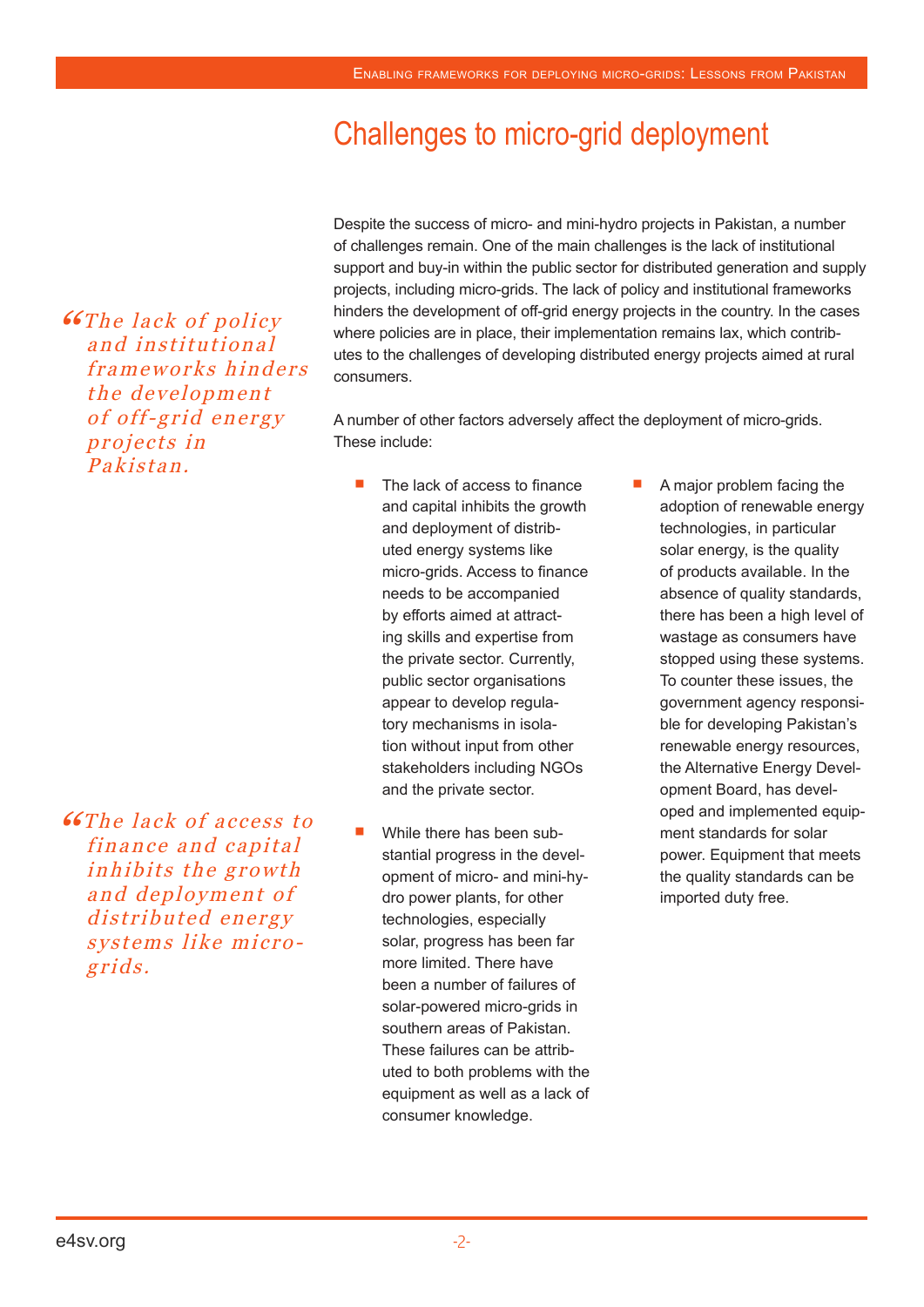"Local communities need technical support and expertise from external sources to ensure reliable supply.

## Recommendations

The following recommendations were made by workshop participants to improve the enabling environment for the deployment of micro-grids:

- Stakeholders need to raise awareness about the concept of micro-grids providing electricity to a cluster of villages for productive enterprises and lighting. It is appropriate to focus on clusters of villages because project economics should be better than electricity provision to a single village.
- To get consumer buy-in, it is important to ensure reliable electricity supply. Local communities need technical support and expertise from external sources to ensure reliable supply. It is also necessary to impart technical training to locals. Rather than one-off training exercises, continuous training programmes must be implemented.
- Despite a long history of community-led development projects in the Pakistan, especially in the northern areas, internal conflicts within the community can hamper the development of micro- and mini-hydro power projects. External stakeholders like NGOs have an important part to play in this context as they can overcome the coordination issues that exist within the communities and can facilitate a dialogue. Compensation mechanisms need to be developed at the project planning stage to ensure that community members are willing to provide land for the deployment of micro-grids and micro- and mini-hydro power projects.
- There is a need to improve coordination between the various stakeholders involved in off-grid energy projects. These stakeholders include donors (multi- and bilateral), the public sector, NGOs, and local communities. Access to subsidised capital is important at the early stage of microgrids' development. Improved coordination can ensure better use of limited financial resources. Government guarantees could also be valuable in helping to alleviate capital and financing constraints.
- Sources of finance and the cost of capital may depend on the villages' locations. Villages near urban centres or markets, and where there is more scope for the growth of village enterprises, could be more attractive for private investors wishing to invest in distributed energy projects. For more remote villages, access to subsidised capital resources from donors or the public sector is vital to enable electricity access.

"For more remote villages, access to subsidised capital resources from donors or the public sector is vital to enable electricity access.